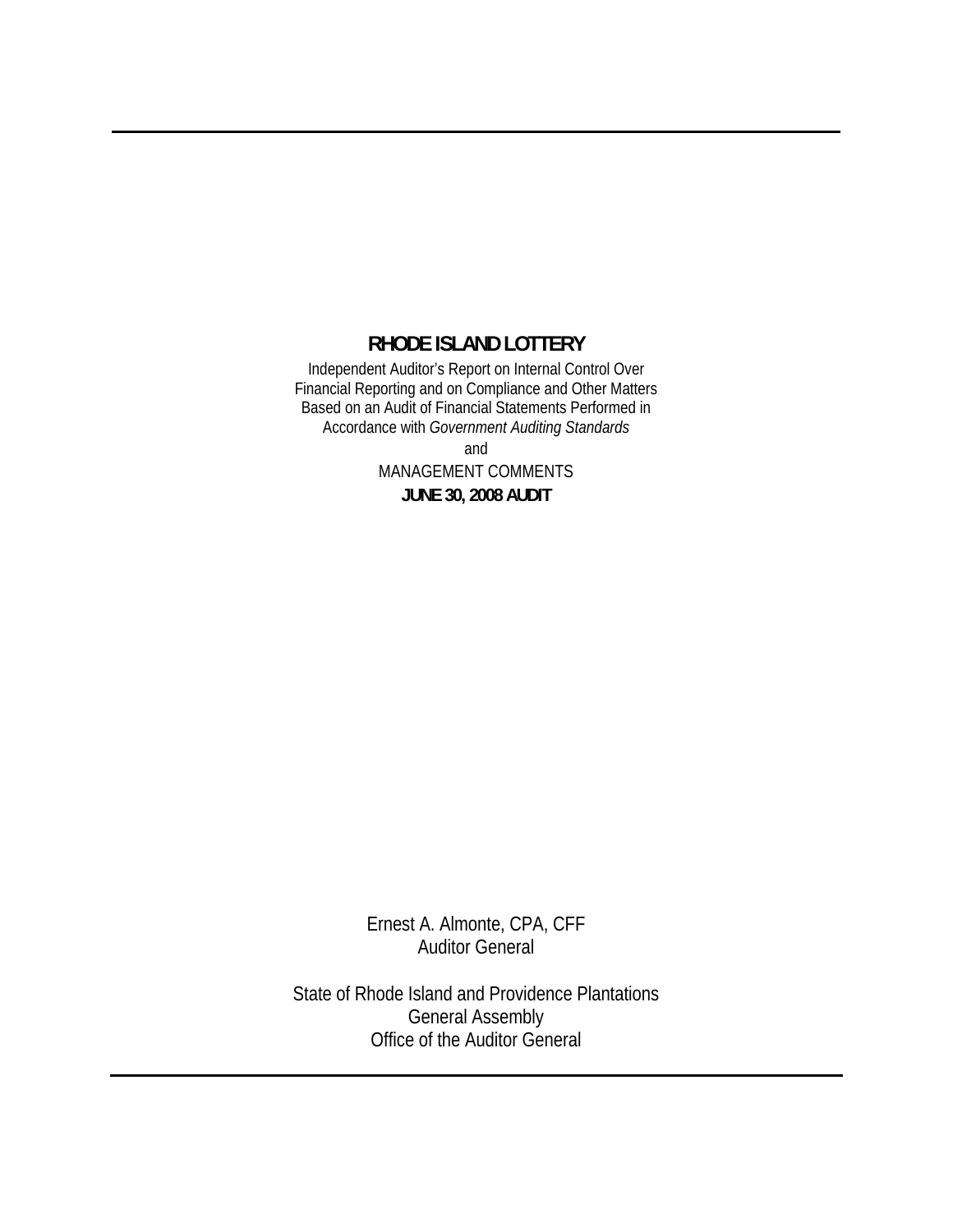

STATE of RHODE ISLAND and PROVIDENCE PLANTATIONS

GENERAL ASSEMBLY

♦ *INTEGRITY*

♦ *RELIABILITY*

- ♦ *INDEPENDENCE*
- ♦ *ACCOUNTABILITY*

ERNEST A. ALMONTE, CPA, CFF **AUDITOR GENERAL** ernest.almonte@oag.ri.gov

OFFICE of the AUDITOR GENERAL

December 16, 2008

Joint Committee on Legislative Services, General Assembly State of Rhode Island and Providence Plantations:

 We have audited the financial statements of the Rhode Island Lottery (the "Lottery") for the year ended June 30, 2008 and have issued our report thereon dated October 2, 2008. The Lottery's financial statements and our independent auditor's report are included in the Lottery's *Comprehensive Annual Financial Report* for the fiscal year ended June 30, 2008*.* 

In accordance with *Government Auditing Standards*, we have also prepared a report, dated October 2, 2008 and included herein, on our consideration of the Lottery's internal control over financial reporting and our tests of its compliance with certain provisions of laws, regulations and contracts. Our report on the Lottery's internal control over financial reporting and on compliance and other matters indicated certain issues that we considered to be significant deficiencies in internal control over financial reporting. These control deficiencies are described in the accompanying Schedule of Findings and Responses.

 We also noted another matter which is intended to improve internal control and is presented for your consideration.

Sincerely,

*Concert A. Almonte*<br>Ernest A. Almonte, CPA, CFF

Auditor General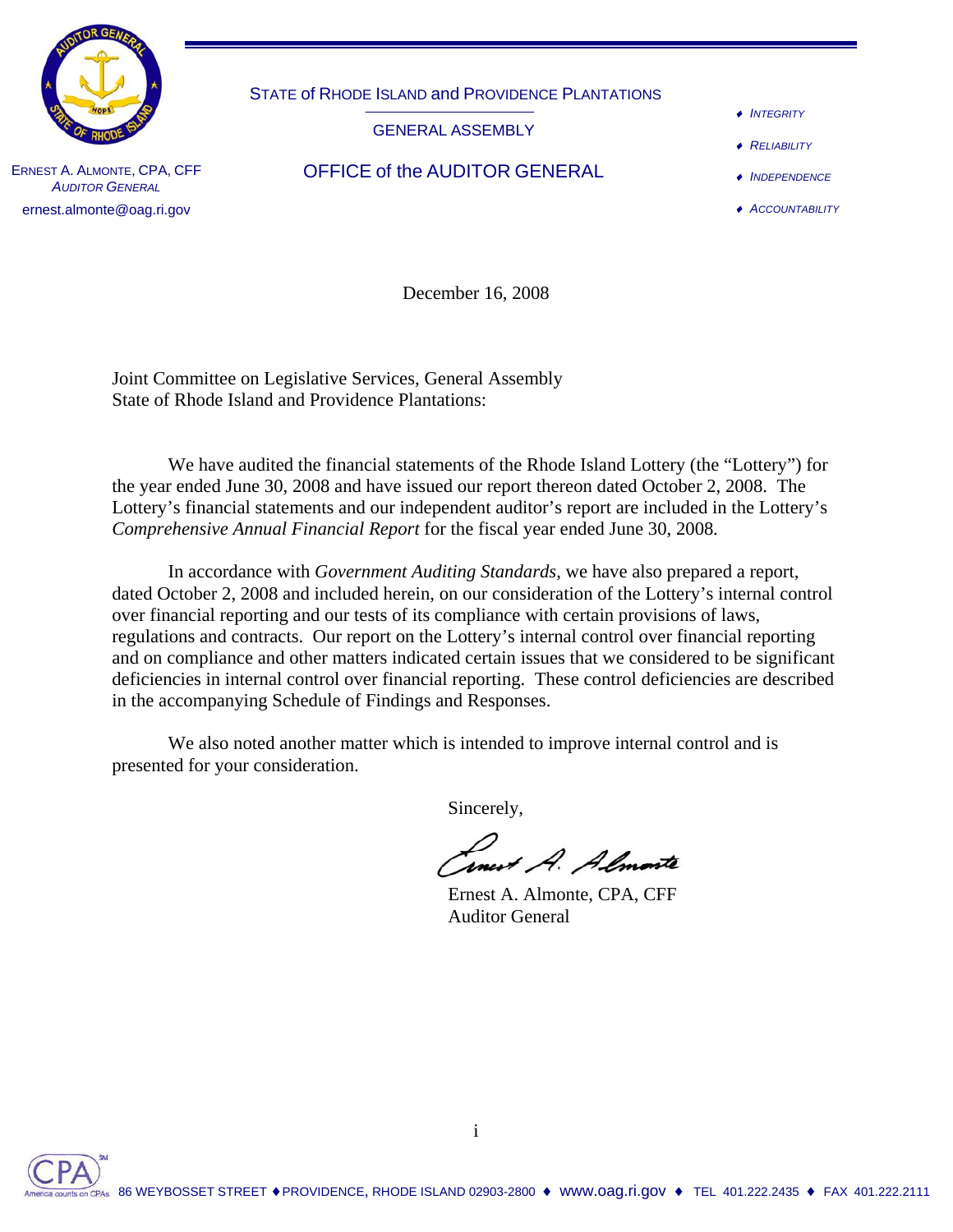# **RHODE ISLAND LOTTERY**

# **JUNE 30, 2008 AUDIT**

# **TABLE OF CONTENTS**

 **PAGE**

| <b>Independent Auditor's Report on Internal Control Over Financial</b><br>Reporting and on Compliance and Other Matters Based on an<br><b>Audit of Financial Statements Performed in Accordance</b><br><b>With Government Auditing Standards</b> |          |
|--------------------------------------------------------------------------------------------------------------------------------------------------------------------------------------------------------------------------------------------------|----------|
| <b>SCHEDULE OF FINDINGS AND RESPONSES</b>                                                                                                                                                                                                        | 3        |
| CONTROLS OVER ACTIVITIES PERFORMED BY THE<br><b>GAMING SYSTEM CONTRACTOR</b>                                                                                                                                                                     | 3        |
| RECONCILIATION TO THE STATE'S ACCOUNTING SYSTEM                                                                                                                                                                                                  | $\Delta$ |
| INFORMATION SYSTEMS SECURITY POLICIES AND PROCEDURES                                                                                                                                                                                             | 6        |
| THER FINDING AND RECOMMENDATION                                                                                                                                                                                                                  |          |
| MONITORING OF VIDEO LOTTERY OPERATIONS                                                                                                                                                                                                           | 8        |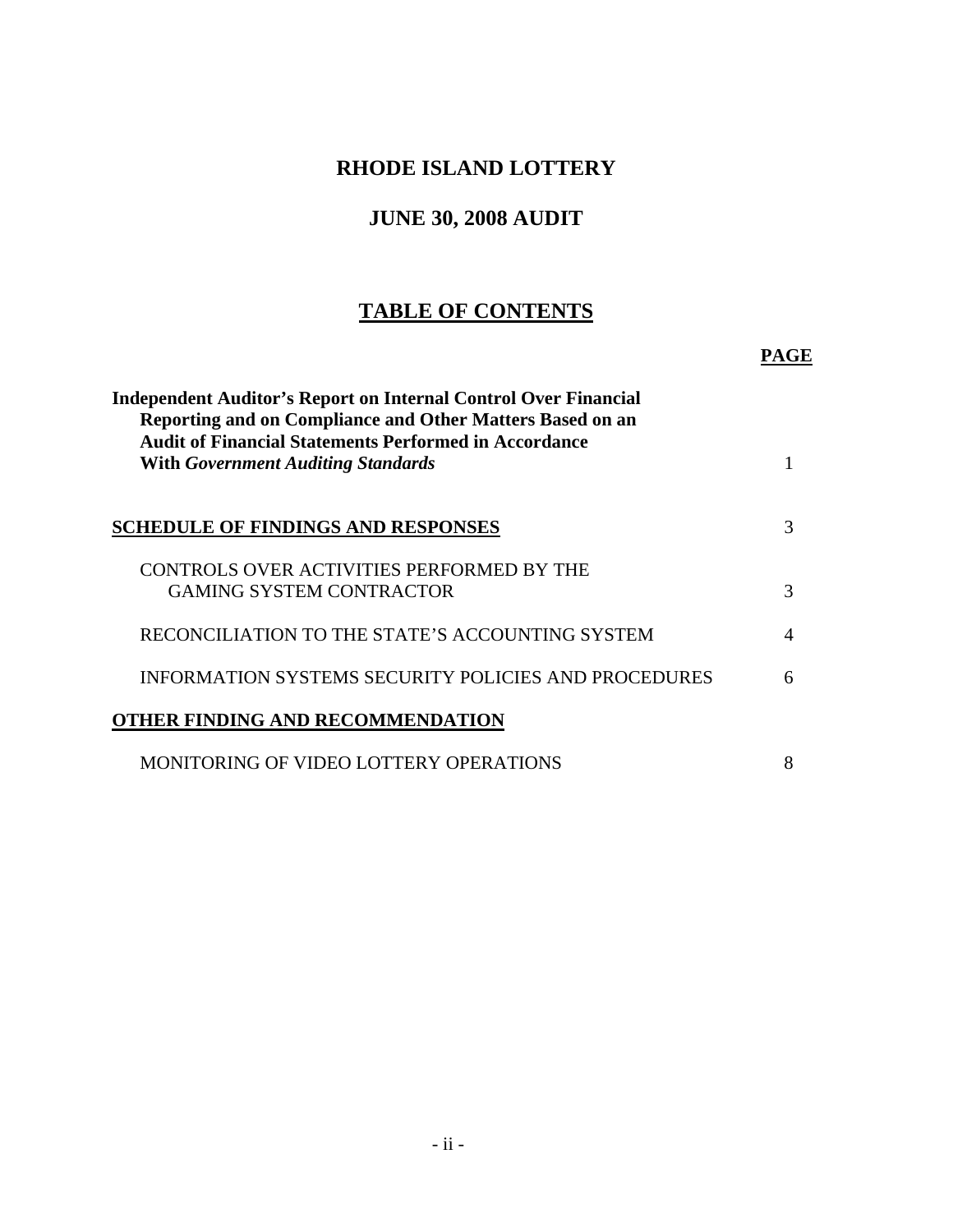

STATE of RHODE ISLAND and PROVIDENCE PLANTATIONS

GENERAL ASSEMBLY

♦ *INTEGRITY*

♦ *RELIABILITY*

- ♦ *INDEPENDENCE*
- ♦ *ACCOUNTABILITY*

#### ERNEST A. ALMONTE, CPA, CFF **AUDITOR GENERAL** ernest.almonte@oag.ri.gov

OFFICE of the AUDITOR GENERAL

## **INDEPENDENT AUDITOR'S REPORT ON INTERNAL CONTROL OVER FINANCIAL REPORTING AND ON COMPLIANCE AND OTHER MATTERS BASED ON AN AUDIT OF FINANCIAL STATEMENTS PERFORMED IN ACCORDANCE WITH** *GOVERNMENT AUDITING STANDARDS*

Joint Committee on Legislative Services, General Assembly State of Rhode Island and Providence Plantations:

 We have audited the financial statements of the Rhode Island Lottery (Lottery), an enterprise fund of the State of Rhode Island and Providence Plantations, as of and for the year ended June 30, 2008 and have issued our report thereon dated October 2, 2008. We conducted our audit in accordance with auditing standards generally accepted in the United States of America and the standards applicable to financial audits contained in *Government Auditing Standards*, issued by the Comptroller General of the United States.

## **Internal Control Over Financial Reporting**

 In planning and performing our audit, we considered the Lottery's internal control over financial reporting as a basis for designing our auditing procedures for the purpose of expressing our opinion on the financial statements, but not for the purpose of expressing an opinion on the effectiveness of the Lottery's internal control over financial reporting. Accordingly, we do not express an opinion on the effectiveness of the Lottery's internal control over financial reporting.

 Our consideration of internal control over financial reporting was for the limited purpose described in the preceding paragraph and would not necessarily identify all deficiencies in internal control over financial reporting that might be significant deficiencies or material weaknesses. However, as discussed below, we identified certain deficiencies in internal control over financial reporting that we consider to be significant deficiencies.

 A control deficiency exists when the design or operation of a control does not allow management or employees, in the normal course of performing their assigned functions, to prevent or detect misstatements on a timely basis. A significant deficiency is a control deficiency, or combination of control deficiencies, that adversely affects the entity's ability to initiate, authorize, record, process, or report financial data reliably in accordance with generally accepted accounting principles such that there is more than a remote likelihood that a misstatement of the entity's financial statements that is more than inconsequential will not be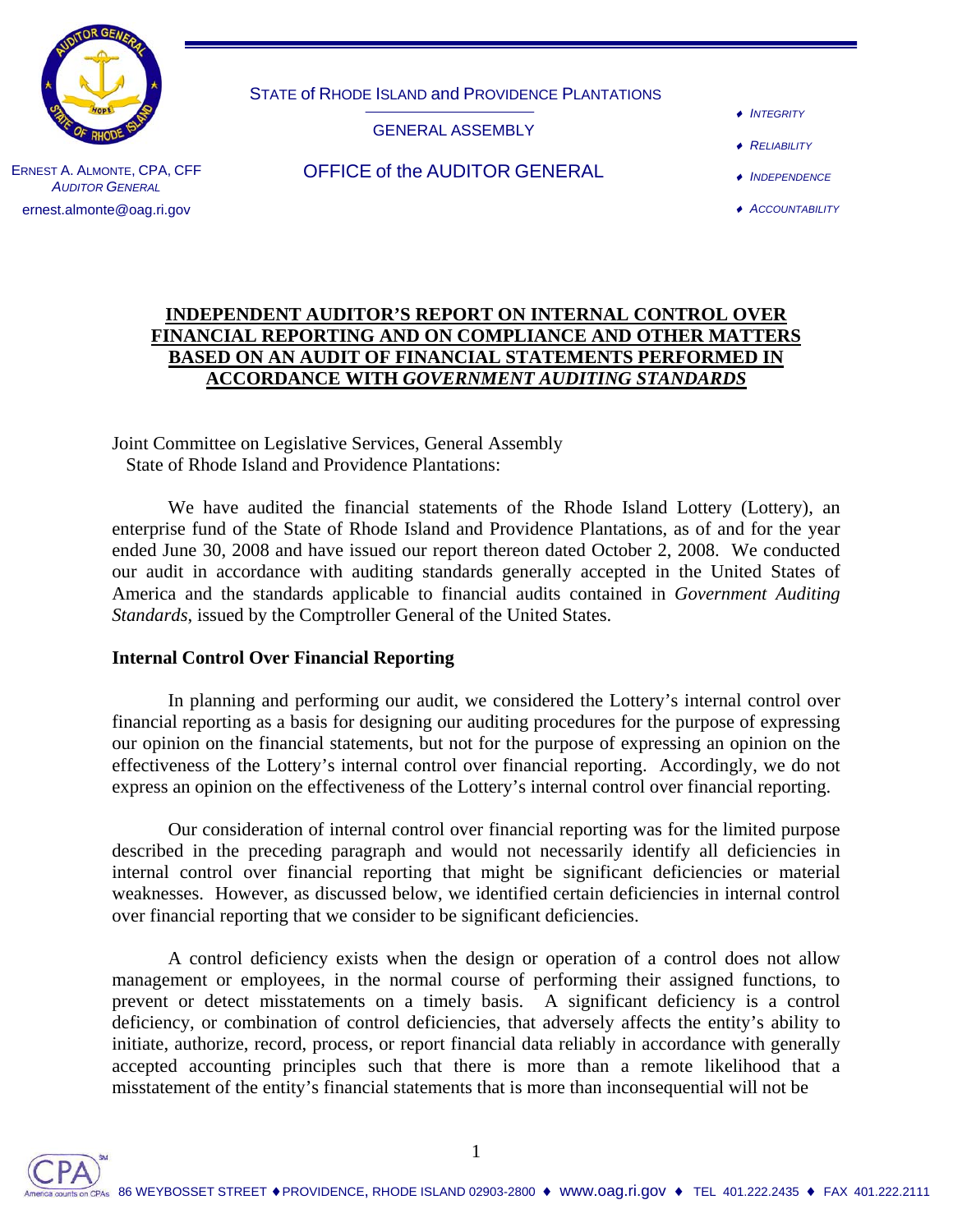Joint Committee on Legislative Services, General Assembly State of Rhode Island and Providence Plantations:

prevented or detected by the entity's internal control. We consider the deficiencies described in the accompanying schedule of findings and responses as Findings 2008-1, 2008-2, and 2008-3 to be significant deficiencies in internal control over financial reporting.

 A material weakness is a significant deficiency, or combination of significant deficiencies, that results in more than a remote likelihood that a material misstatement of the financial statements will not be prevented or detected by the entity's internal control.

 Our consideration of the internal control over financial reporting was for the limited purpose described in the first paragraph of this section and would not necessarily identify all deficiencies in the internal control that might be significant deficiencies and, accordingly, would not necessarily disclose all significant deficiencies that are also considered to be material weaknesses. However, we believe that none of the significant deficiencies described above is a material weakness.

#### **Compliance and Other Matters**

 As part of obtaining reasonable assurance about whether the Lottery's financial statements are free of material misstatement, we performed tests of its compliance with certain provisions of laws, regulations, and contracts, noncompliance with which could have a direct and material effect on the determination of financial statement amounts. However, providing an opinion on compliance with those provisions was not an objective of our audit, and accordingly, we do not express such an opinion. The results of our tests disclosed no instances of noncompliance or other matters that are required to be reported under *Government Auditing Standards*.

 We noted a matter that we reported to management of the Lottery which is included herein as Finding 2008-4.

 This report is intended solely for the information and use of the Joint Committee on Legislative Services and the Lottery and the State's management, and is not intended to be and should not be used by anyone other than these specified parties.

Ernest A. Almonte, CPA, CFF

Auditor General

October 2, 2008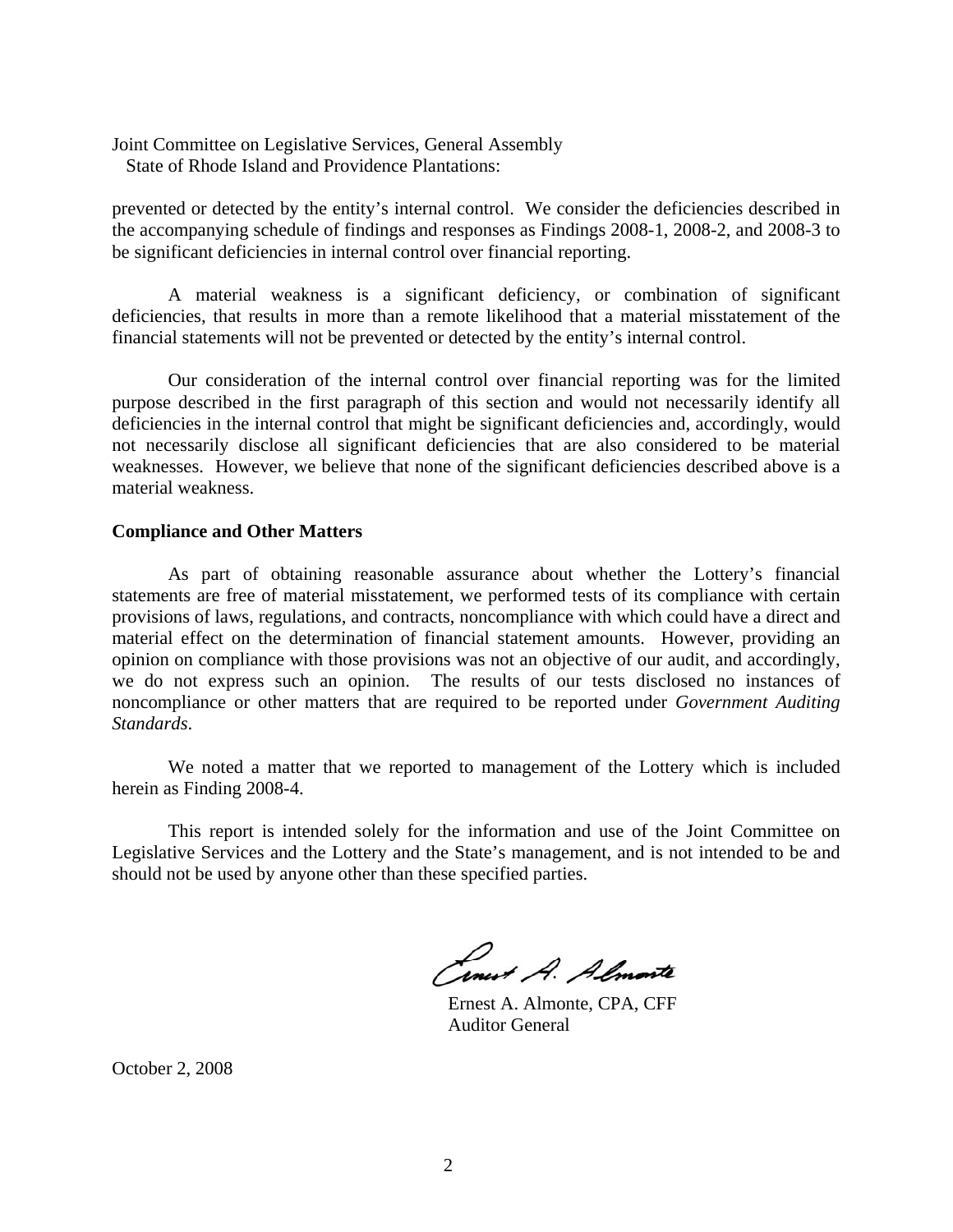## **SCHEDULE OF FINDINGS AND RESPONSES**

## **Finding 2008-1**

## **CONTROLS OVER ACTIVITIES PERFORMED BY THE GAMING SYSTEM CONTRACTOR**

The Lottery's gaming systems are designed, operated and maintained by a contractor under a 20-year master contract. As part of the daily operations of these gaming systems, the contractor provides the Lottery with gaming and financial data necessary to meet its financial reporting and monitoring responsibilities. When considering the overall controls over the Lottery's operations, management must have a thorough understanding of the contractor's control structure and some assurance regarding its overall effectiveness.

While the Lottery works closely with its contractor to ensure the continuity of gaming operations, a formalized understanding of the contractor's control structure has not been documented. This more in-depth consideration of the contractor's control structure would allow for the identification of the specific controls most critical to gaming operations and the accuracy and completeness of reported gaming data that ultimately gets recorded in the Lottery's accounting system. Once identified, the effectiveness of the contractor's internal controls for critical lottery operations should be periodically evaluated.

The Lottery should obtain a periodic, independent assessment of the internal control policies and procedures used by the gaming system contractor. A "SAS 70" examination of the gaming system contractor's controls over critical lottery operations, including tests of the operating effectiveness of the applicable controls, would provide the Lottery with additional assurance regarding the integrity of its gaming operations and the accuracy and reliability of critical lottery financial data utilized in the preparation of the Lottery's financial statements.

The information obtained through periodic "SAS 70" reviews, in addition to the results of periodic information technology audits already performed in conjunction with the Lottery's oversight of its information systems security policies and procedures, would provide the Lottery with additional assurance regarding controls employed by its gaming systems contractor to ensure the integrity of the Lottery's gaming operations.

### RECOMMENDATION

2008-1 Obtain a "SAS 70" examination periodically of the gaming system contractor's controls that are deemed most critical to the integrity of the Lottery's games and its financial reporting processes.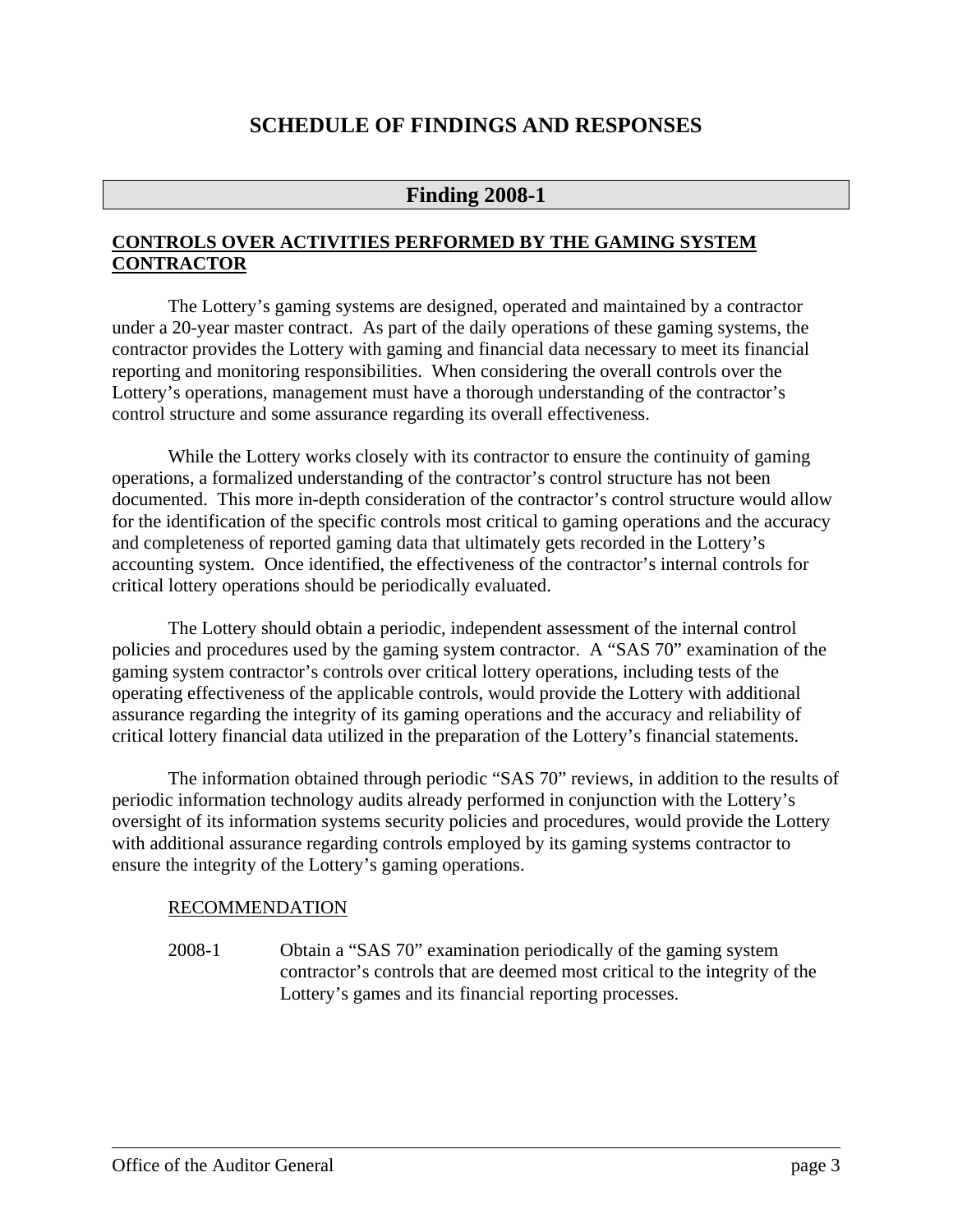## *Auditee Views*:

*The Rhode Island Lottery has contracted with its gaming systems provider to engage for an independent SAS 70 Type II level audit of its on-line and video gaming systems. The audit will assess controls over both systems and cover the period January thru June 2009, and a report will be issued subsequent to the Lottery's fiscal year-ending June 30, 2009.* 

*The Lottery will include a request in its annual operating budgets subsequent to fiscal year 2010 for bi-annual SAS 70 Type II level audits of the on-line and video systems to assess procedures and controls over the integrity of the Lottery's games and its financial reporting processes.* 

## **Finding 2008-2**

## **RECONCILIATION TO THE STATE'S ACCOUNTING SYSTEM**

The Lottery's internal general ledger accounting system is used for financial reporting; however, the Lottery utilizes the State's accounting system known as the Rhode Island Financial and Accounting Network System (RIFANS) for all disbursements relating to Lottery operations, except for prize disbursements. The Lottery records all payment transactions in both their internal accounting system and RIFANS for payments to vendors. Revenue and cash receipt transactions are also recorded in both systems although more detail is recorded in the Lottery's accounting system. The activity recorded in RIFANS is basically cash receipts and disbursements whereas the Lottery's accounting system records all activity on an accrual basis to prepare financial statements in accordance with generally accepted accounting principles.

For certain centralized billing processes used by the State (e.g., payroll, purchase cards, office supplies, etc.), payments are initiated through the State's Office of Accounts and Control and individual agencies are charged for their pro-rata share of monthly activity. In these instances, the Lottery does not initiate payment and must review reports from RIFANS to identify and record this activity in their internal accounting system.

Controls over financial reporting are weakened because a complete reconciliation is not performed between the two systems to ensure that all activity has been appropriately recorded in both accounting systems. The partial reconciliations which are performed focus primarily on cash balances reported between the two systems.

Until recently the State's accounting system was incapable of meeting the financial reporting needs of the Lottery, however RIFANS can likely accommodate the Lottery's financial reporting objectives with minimal modification (e.g., creating additional accounts). The Lottery should work with the Office of Accounts and Control within the Department of Administration to explore utilizing the State's accounting system exclusively for all accounting and financial reporting thereby eliminating the redundancy of recording activity in two systems and the effort required to perform periodic reconciliations.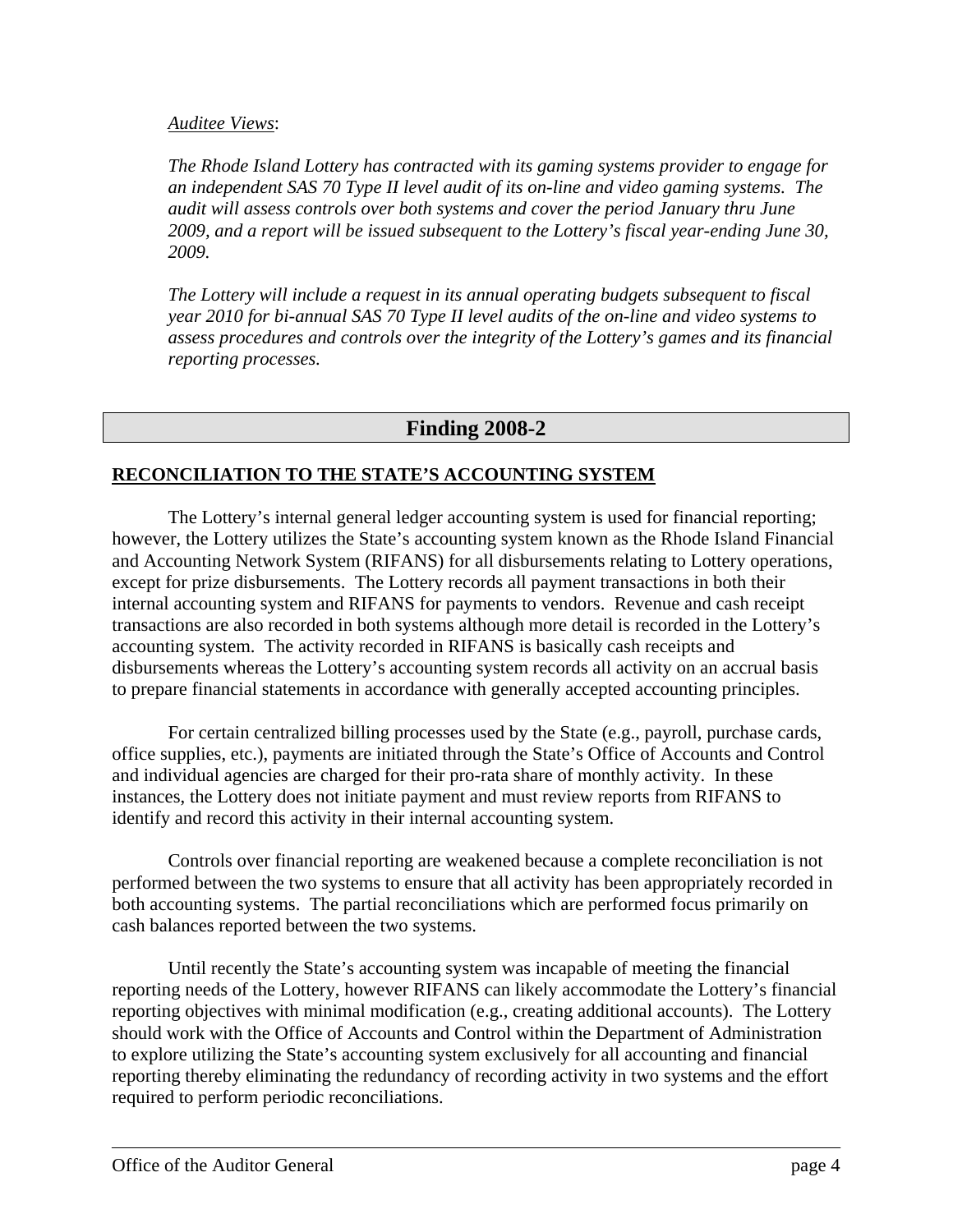Utilizing RIFANS for financial reporting would also simplify cash reconciliation procedures by eliminating the need for the three-way reconciliation between bank balances, RIFANS cash balances, and the Lottery's cash balance. Further, controls over financial reporting would be enhanced by eliminating the risk of omitting transactions recorded only in one system.

## RECOMMENDATIONS

- 2008-2a Perform full periodic reconciliations of activity recorded in the Lottery's accounting system utilized for financial reporting and the State's accounting system.
- 2008-2b Explore using RIFANS for Lottery financial reporting thereby eliminating the redundancy of recording Lottery activity in two accounting systems.

### *Auditee Views*:

*The Lottery is required by statute to submit monthly financial reports to executive and legislative officials by the twentieth business day following the close of the month. Additionally, the Lottery is required to estimate and transfer net revenues by the tenth business day. This makes it imperative to record and summarize financial information to meet the statutory timelines.* 

*Currently, the Lottery records all cash receipts, video commissions, and all other invoices payable through the State of Rhode Island's RIFANS system. All credit card charges are imported by the Office of Accounts and Control into RIFANS. All other accounting activity for financial reporting is recorded only in the Lottery's general ledger system and is not recorded by the State in its accounting system. The current procedures enable the Lottery to submit timely financial statements and transfer estimated revenues. During 2008, Lottery finance personnel met with the State Controller, who recommended we not change our current procedure, because the timeliness of financial reporting and revenue transfers could be affected by utilizing the State's accounting system.* 

*However, the Lottery finance department's personnel is continuing to work with the Office of Accounts and Control to determine whether establishing expense accounts for all Lottery expenditures in the State's system and reconciling monthly to the Lottery's general ledger accounts will further improve internal controls over financial reporting. Additionally, Lottery finance personnel will work with the Office of Accounts and Control to determine whether using only RIFANS for financial reporting will enable timely financial statements and transfers of estimated revenues.*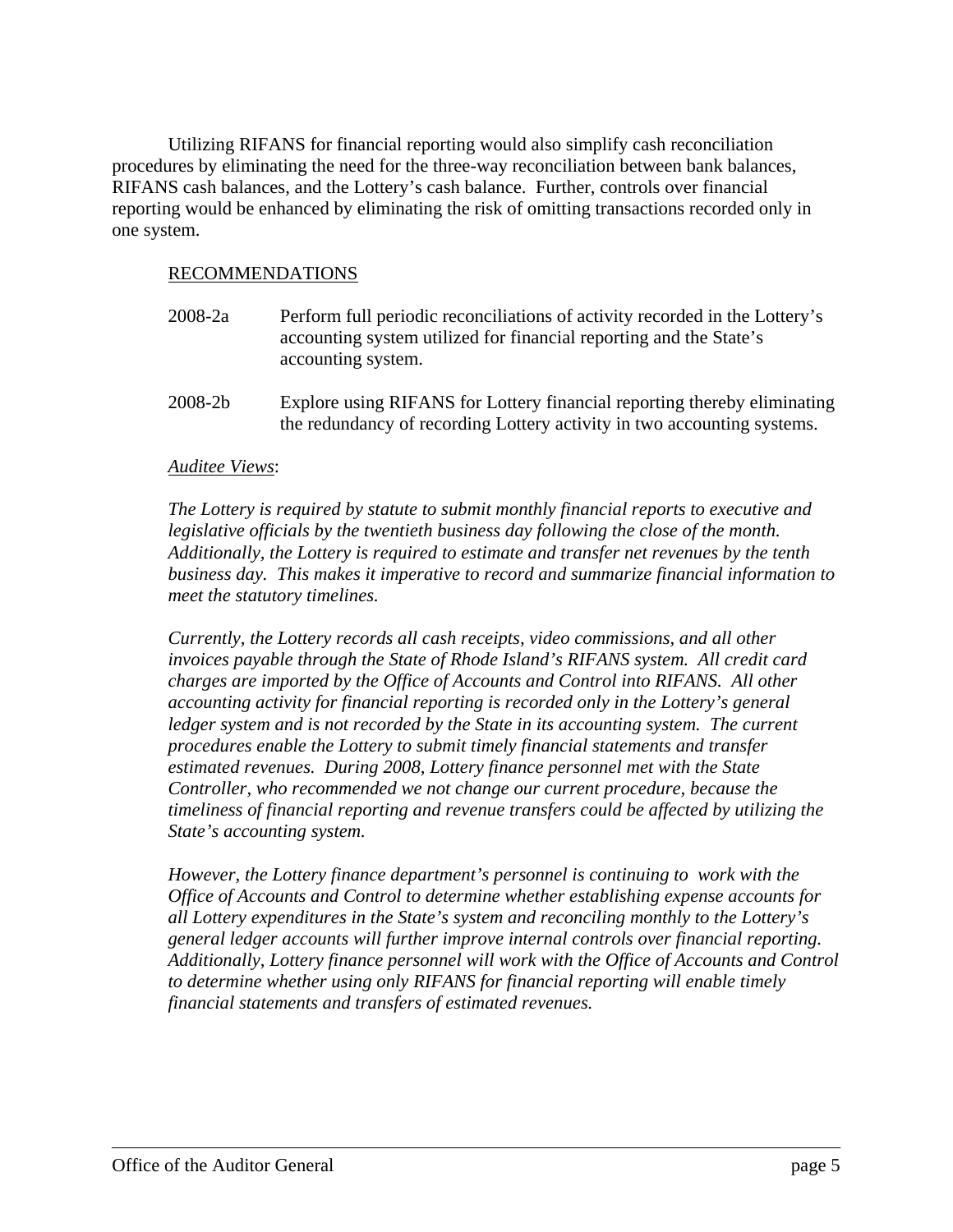## **Finding 2008-3**

## **INFORMATION SYSTEMS SECURITY POLICIES AND PROCEDURES**

The Lottery has a comprehensive information system security plan designed to safeguard the information systems utilized within its operations. Due to the highly computerized nature of the Lottery's operations, these policies and procedures are vital to ensuring the integrity of these computerized systems. The Lottery ensures compliance with these procedures through monitoring procedures performed by internal information technology (IT) security staff as well as contracted professionals who assist with evaluating the compliance of the Lottery's gaming systems contractor.

 Comprehensive assessments of the Lottery's gaming systems have been performed routinely over the past few years by an independent contractor. These assessments included an extensive evaluation of various general and application control elements. These assessments were performed based on IT security best practices and RILOT Security Policies and Procedures.

Although the majority of the Lottery's information systems policies and procedures were found to be in place and operating effectively within the gaming systems operated by the contractor, certain control weaknesses were identified and communicated to the Lottery in relation to both the On-line and Video Lottery gaming systems. Although a number of technical, operational, and administrative controls are in place consistent with industry standards and best practices, the effectiveness of these controls are undermined by the presence of these identified deficiencies. The Lottery should ensure that these deficiencies are corrected to enhance controls over the gaming system environment.

 In addition to the resolution of currently known control deficiencies, the Lottery must consider additional monitoring procedures to ensure the continued compliance of the Lottery's IT policies and procedures. These procedures need to prevent the types of IT security weaknesses that have been periodically identified by the Lottery's IT security contractor.

### RECOMMENDATIONS

- 2008-3a Address all significant IT security deficiencies reported by the Lottery's information systems security contractor.
- 2008-3b Consider additional monitoring procedures to ensure the continued compliance with IT security policies and procedures.

### *Auditee Views*:

*The Lottery has been working with its on-line and video gaming systems provider to correct the identified issues noted in the various audit assessment reports provided to the Lottery by the Office of Auditor General and by the Lottery's information security contractor.*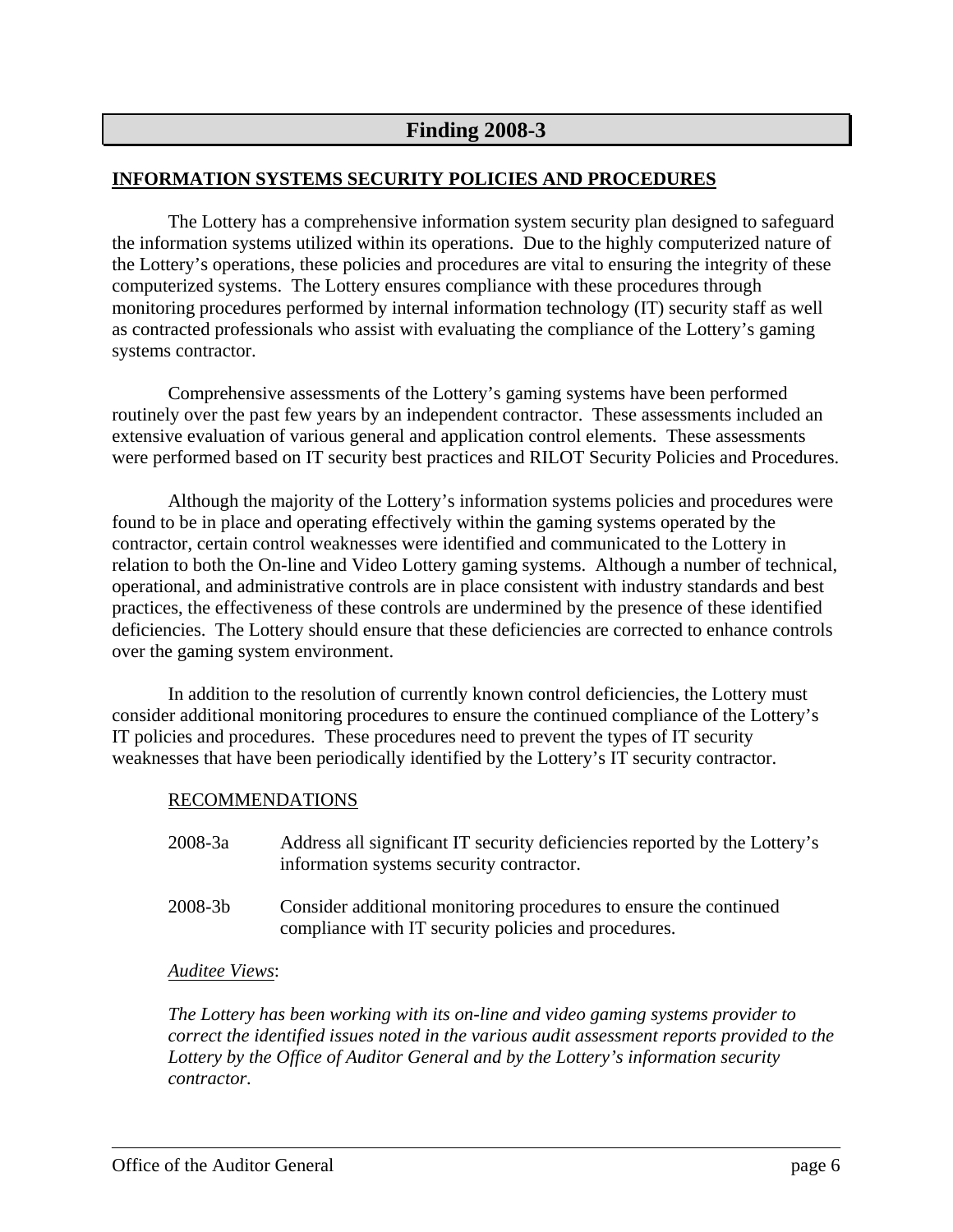*Most of the on-line system issues noted within the audit assessments have been addressed.* 

*Most of the video system issues noted within the audit assessments have been addressed, but there are a few issues that the Lottery is working on with its gaming systems provider to resolve.* 

*The Lottery's gaming system provider needs to improve its oversight responsibility in the area of information security. Once the system provider improves this oversight responsibility, additional monitoring procedures can be implemented. The Lottery is working with the system provider to see that this issue is resolved in a manner that is acceptable to both the Lottery and the system provider.*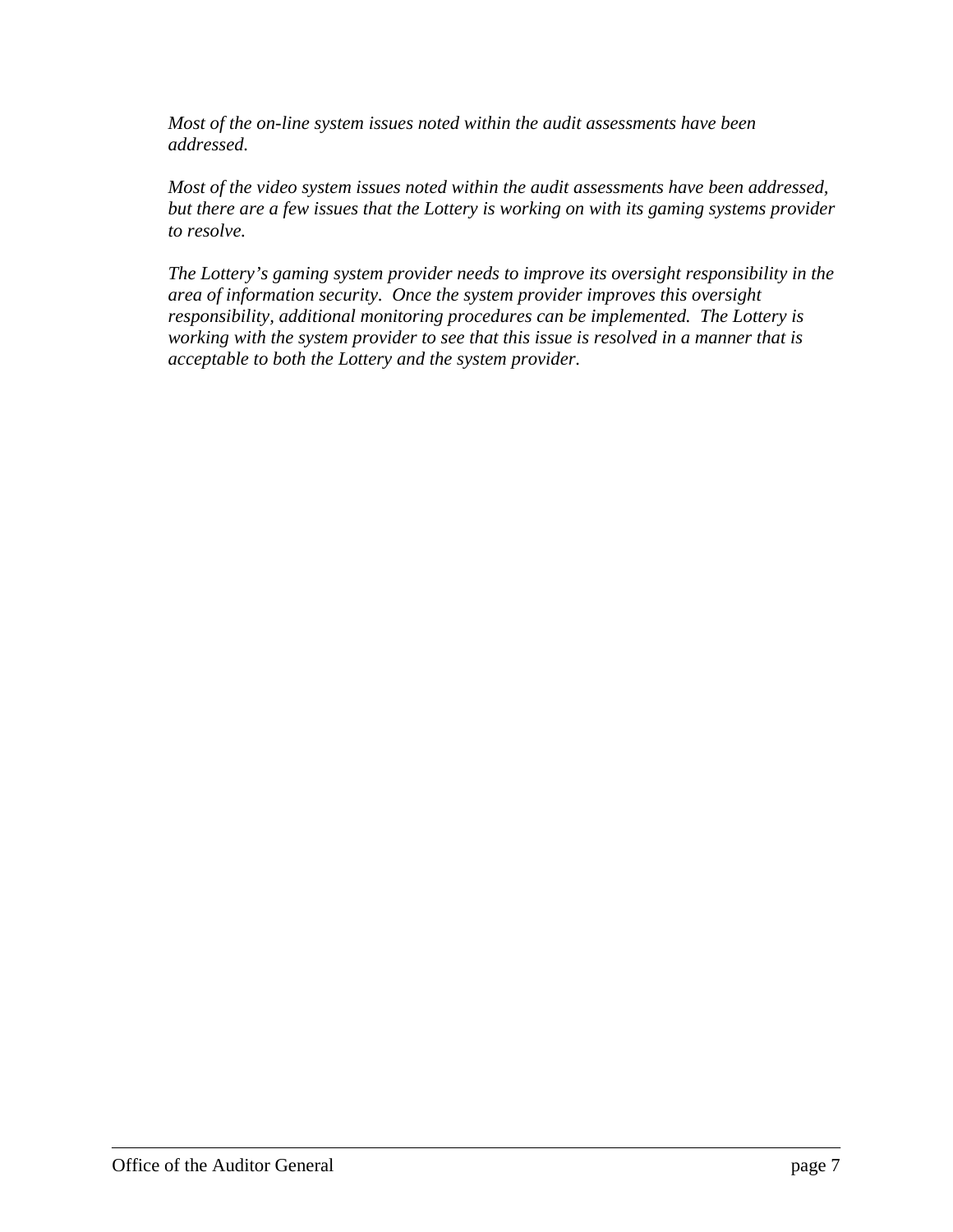## **OTHER FINDING AND RECOMMENDATION**

## **Finding 2008-4**

#### **MONITORING OF VIDEO LOTTERY OPERATIONS**

The Rhode Island Lottery introduced video lottery games at two licensed facilities in 1992. Since its introduction, video lottery revenues have grown from \$32.7 million in fiscal 1993 to nearly \$2.2 billion in fiscal 2008. In that same period, the number of video lottery terminals in operation has increased from 1,292 to 5,827. Much of this increase occurred in recent fiscal years as a result of new agreements with each of the licensed video lottery facilities. Video gaming now comprises approximately 90% of the Lottery's total revenue and prize awards expense.

Video lottery gaming operations are operated in large part by contractors that operate the video gaming system and provide the video terminals played by gaming patrons. The monitoring of video lottery operations and its participating contractors has evolved as revenues have increased. Over time, control enhancements have included additional security personnel to monitor physical security at the facilities and accounting personnel to evaluate and review video lottery procedures and controls. Further enhancements were implemented during fiscal 2008 in the form of newly designed video reports that were designed to more effectively identify differences between cash count amounts and system reported cash-in amounts. These reporting enhancements allowed for more effective monitoring of video lottery terminal variances.

Although the monitoring of reported terminal variances has improved, the current volume of activity for nearly 6,000 video lottery terminals (VLT) seven days a week requires a sophisticated and automated process to conduct the types of comprehensive monitoring of video operations needed to safeguard the integrity of the Lottery's gaming activities. The Lottery can best accomplish this objective by developing an ad-hoc reporting capability that will allow the Lottery to identify abnormalities in video lottery operations. Examples of irregularities in video lottery operations that may represent a breach in gaming integrity include identifying terminals or games that are reporting game play and/or terminal cash-out activity in excess of normal operating trends.

Once developed, the Lottery should consider customizing daily reports to identify abnormal gaming activities for all critical components of video lottery operations (i.e., cash-in, cash-out, ticket-in, validations, credits played, credits won, etc.). Such reports will allow the Lottery to investigate and resolve areas of concern highlighted by the continual analysis of video data and provide a high level of assurance over the continued safeguarding of the Lottery's video operations.